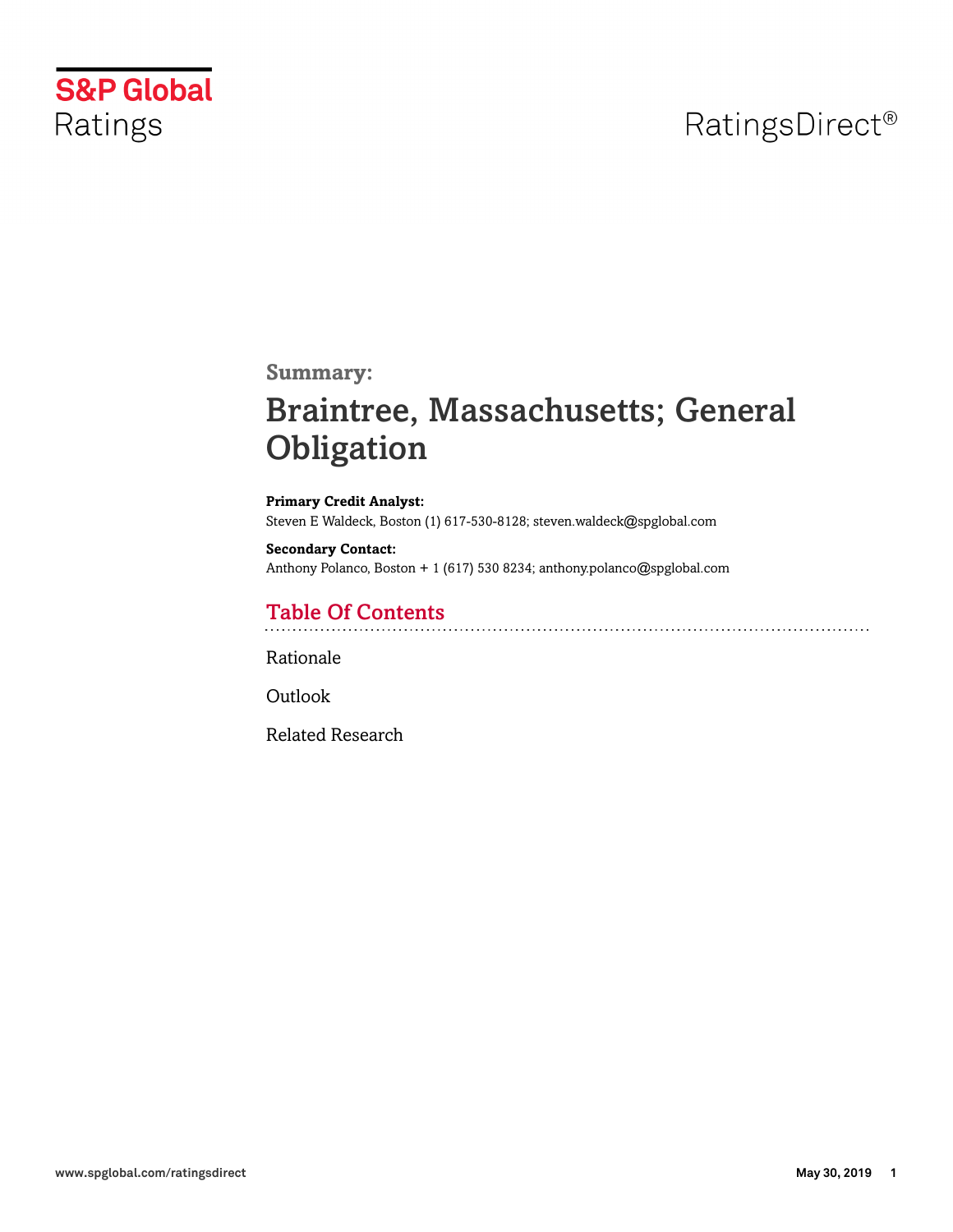## **Summary:** Braintree, Massachusetts; General Obligation

| Credit Profile                                                       |            |          |
|----------------------------------------------------------------------|------------|----------|
| US\$35.105 mil GO mun purp loan of 2019 bnds ser 2019 due 06/01/2049 |            |          |
| Long Term Rating                                                     | AA+/Stable | New      |
| Braintree GO bnds                                                    |            |          |
| Long Term Rating                                                     | AA+/Stable | Affirmed |

### <span id="page-1-0"></span>Rationale

S&P Global Ratings assigned its 'AA+' long-term rating to the Town of Braintree, Mass.' series 2019 general obligation (GO) municipal-purpose loan bonds. At the same time, S&P Global Ratings affirmed its 'AA+' long-term rating on the town's existing GO debt. The outlook is stable.

Braintree's full-faith-and-credit pledge, subject to Proposition 2 1/2 limitations, secures the bonds. Despite these limitations, we rate the limited-tax GO debt at the same level as our view of the town, reflected in the unlimited-tax GO bond rating, due to a lack of limitations on resource fungibility available for debt service.

Officials intend to use series 2019 bond proceeds (approximately \$35 million) to permanently finance BANs outstanding (approximately \$8.9 million) and to fund various capital projects.

The rating reflects our opinion of Braintree's strong and expanding property tax base that continues to grow within the Boston metropolitan statistical area (MSA), supporting healthy reserves. The rating also factors in the possibility of the town issuing \$90 million of additional debt for a water treatment plant and school projects.

The rating reflects our opinion of the following factors for Braintree:

- Very strong economy, with access to a broad and diverse MSA;
- Strong management, with good financial policies and practices under our Financial Management Assessment (FMA) methodology;
- Strong budgetary performance, with balanced operating results in the general fund and at the total governmental fund level in fiscal 2018;
- Adequate budgetary flexibility, with an available fund balance in fiscal 2018 of 13.8% of operating expenditures, as well as limited capacity to raise revenues due to consistent and ongoing political resistance;
- Very strong liquidity, with total government available cash at 44.5% of total governmental fund expenditures and 17.7x governmental debt service, and access to external liquidity we consider strong;
- Adequate debt and contingent liability profile, with debt service carrying charges at 2.5% of expenditures and net direct debt that is 37.2% of total governmental fund revenue, as well as low overall net debt at less than 3% of market value and rapid amortization, with 73.5% of debt scheduled to be retired in 10 years, but significant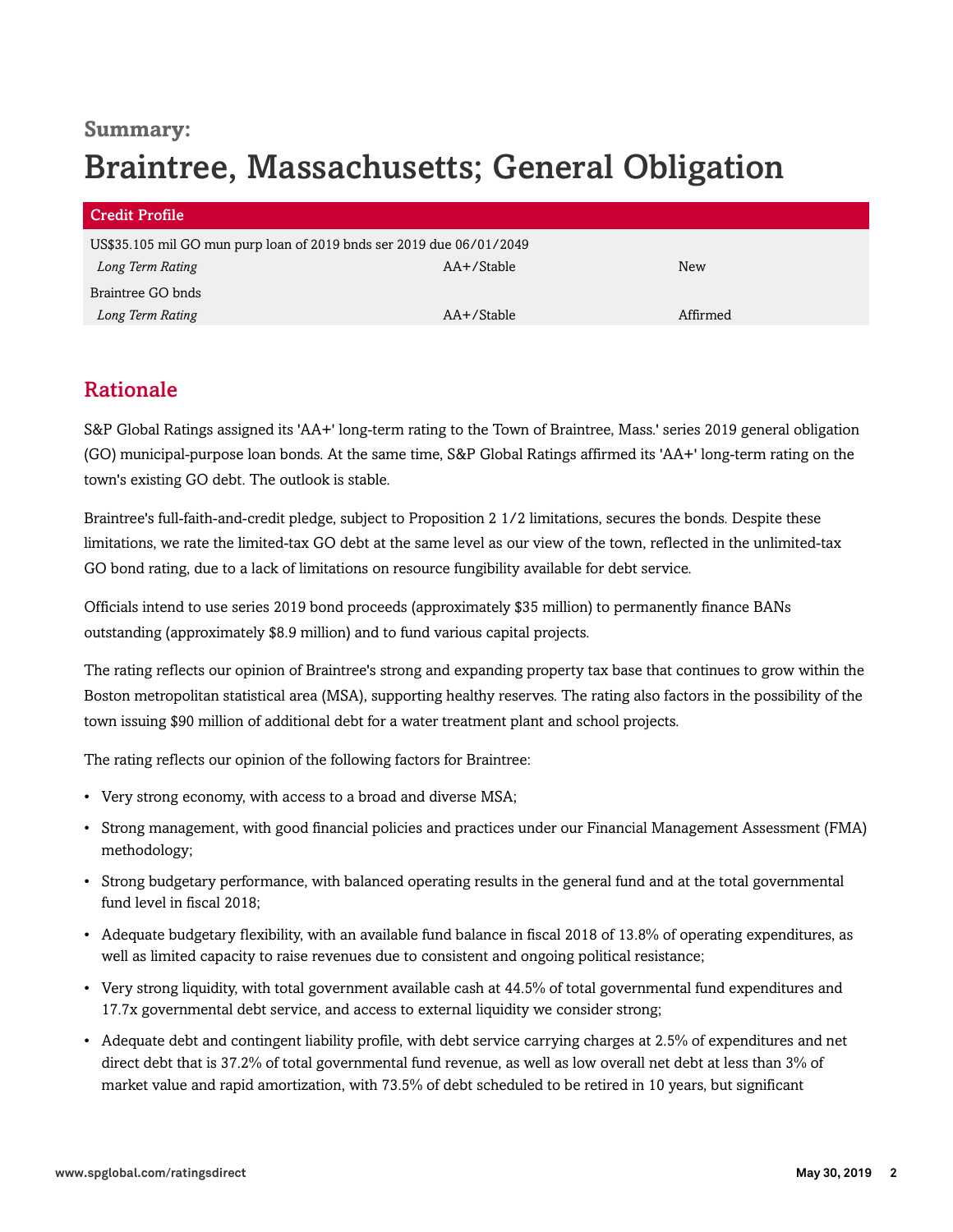medium-term debt plans and a large pension and other postemployment benefits (OPEB) obligation; and

• Strong institutional framework score.

#### Very strong economy

We consider Braintree's economy very strong. The town, with an estimated population of 36,460, is located in Norfolk County in the Boston-Cambridge-Newton, MA-NH MSA, which we consider to be broad and diverse. The town has a projected per capita effective buying income of 139% of the national level and per capita market value of \$197,678. Overall, the town's market value grew by 8.4% over the past year to \$7.2 billion in 2019. The county unemployment rate was 3.3% in 2017.

Braintree is primarily residential with a retail and commercial economy that includes South Shore Plaza, one of the leading shopping centers in New England. In addition to access to major markets in the region, Braintree has a sizable employment base with a substantial health services presence. The town is also home to three private schools and ING Financial Partners.

Located 13 miles south of downtown Boston, Braintree has access to several major transportation arteries, connecting it to Boston, Cape Cod, and Providence, R.I. Massachusetts Bay Transportation Authority's Red Line and several commuter rail lines also operate in the town.

Notable developments include Landing 53, a 172-unit transient-oriented housing development on the eastern edge of town; the recent construction of a 140-room Marriott Residence Inn; and continued renovations and improvements to the South Shore Plaza. We consider the tax base very diverse, with the 10 largest taxpayers accounting for 11% of the tax base.

#### Strong management

We view the town's management as strong, with good financial policies and practices under our FMA methodology, indicating financial practices exist in most areas, but that governance officials might not formalize or monitor all of them on a regular basis.

In our opinion, strengths include management's:

- Strong revenue and expenditure assumptions in the budgeting process with, in our opinion, conservative assumptions;
- Strong oversight when monitoring progress compared with the budget during the year, as evidenced by quarterly reporting of budget to actuals to the board;
- Long-term financial plan (five years), with credible assumptions that identify variances and potential issues in outward years; and
- Five-year capital improvement plan updated annually with funding sources and projects.

Investments adhere to commonwealth guidelines, and management reports to the town council quarterly. Braintree maintains no formal debt management policy or investment policy, but expects to introduce formal policies this summer. The debt policy would limit debt service to no more than 10% of revenues and the proposed investment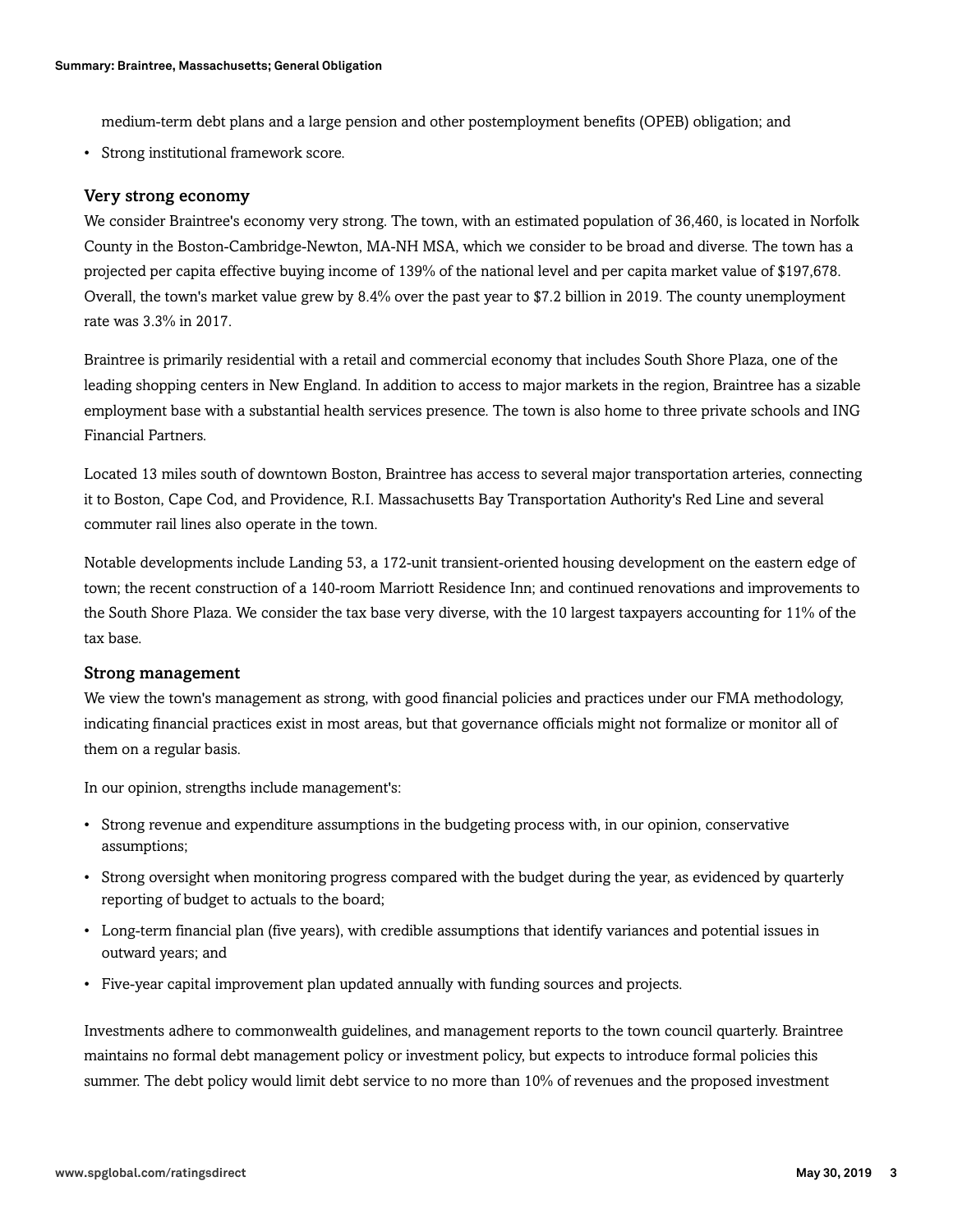policy restricts investments to U.S. treasuries, certificates of deposits, and the Massachusetts state pooled fund, among other low-risk investment vehicles. Braintree's reserve policy limits the undesignated fund balance to 10% of expenditures and stabilization reserves to 5%. Although Braintree is below the stabilization target at present, management is continuing to build the balance to desired levels.

#### Strong budgetary performance

Braintree's budgetary performance is strong, in our opinion. The town had balanced operating results of 0.1% of expenditures in the general fund and of 0.1% across all governmental funds in fiscal 2018.

In our calculation of budgetary performance, we adjust for recurring transfers into the general fund from the town's enterprise funds as well as one-time capital items paid for with bond proceeds.

Braintree's balanced operations in fiscal 2018 were aided by strong property tax collections, and motor vehicle excise tax and interest income exceeding the budget. Management indicates that operating results less than two months from close of fiscal 2019 will finish with a \$2.8 million surplus.

The fiscal 2020 budget totals \$160.9 million, a 3.8% increase over the previous year's budget. Braintree derives almost two-thirds of its budget from property taxes, and about one-fourth from state aid. We believe the town's diverse and vibrant tax base shields the budget from pressure stemming from reduced state aid, given revenue shortfalls facing the commonwealth.

We note that the town is taking on sizable school-renovation projects. Debt service for the projects will be paid for from the general fund. Town officials expect to use some of its unused levy capacity, which now stands at \$1.6 million, and revenues from new growth to ensure the projects do not result in cuts elsewhere.

We believe Braintree will face increasing challenges in balancing its budget due to rising pension costs and additional debt service. However, in the near term, we expect overall performance to remain strong due to the town's recent financial performance and what we view as conservative budgeting practices.

#### Adequate budgetary flexibility

Braintree's budgetary flexibility is adequate, in our view, with an available fund balance in fiscal 2018 of 13.8% of operating expenditures, or \$20.4 million. Negatively affecting budgetary flexibility, in our view, is limited capacity to raise revenues due to consistent and ongoing political resistance.

We view Braintree's ability to raise revenues as limited given voter resistance to tax increases. The town has proposed three overrides of its levy limit in order to fund capital projects and general operating expenses; all three were voted down. As a result, town officials are reluctant to return to taxpayers to request additional overrides. We view this as a credit weakness because Braintree does not have flexibility to raise revenues for needed capital projects, and must fund them from the general fund.

Town officials expect to maintain or increase reserves at close to the current level at the end of fiscal years 2019 and 2020. Therefore, we do not expect our evaluation of budgetary flexibility to materially change over our outlook horizon.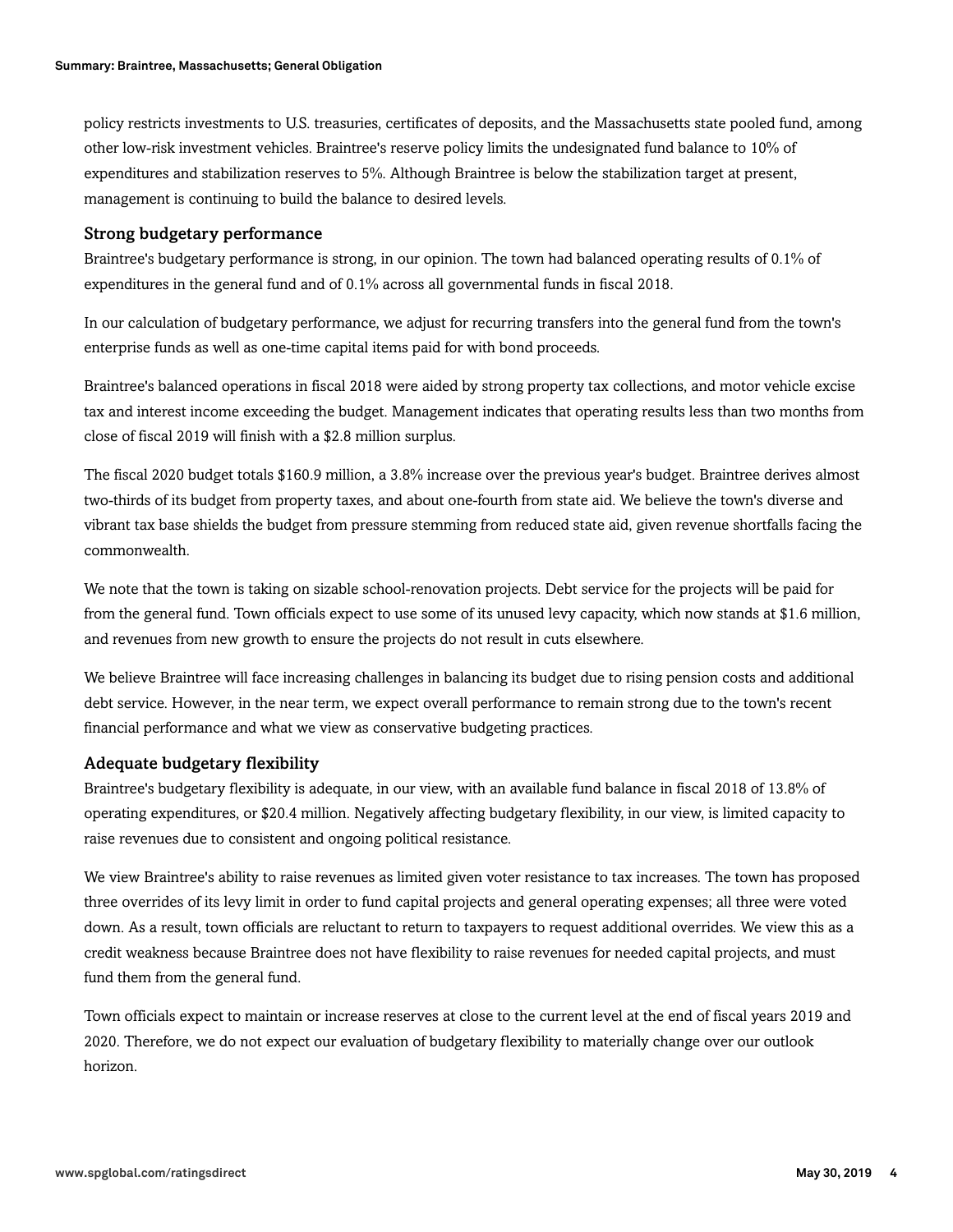#### Very strong liquidity

In our opinion, Braintree's liquidity is very strong, with total government available cash at 44.5% of total governmental fund expenditures and 17.7x governmental debt service in 2018. In our view, the town has strong access to external liquidity if necessary.

We believe the town's strong access to external liquidity is supported by its regular debt issuances, including GO bonds. We believe it does not have aggressive investments, with the majority in highly rated and liquid mutual funds and fixed-income securities. The town has consistently had very strong liquidity and we do not anticipate that changing.

Braintree's electric light fund enhances liquidity. While the town does not commingle electric light fund cash with its cash, the power utility is a department of Braintree. The town does not have any contingent liquidity risk from financial instruments with payment provisions that change on the occurrence of certain events.

#### Adequate debt and contingent liability profile

In our view, Braintree's debt and contingent liability profile is adequate. Total governmental fund debt service is 2.5% of total governmental fund expenditures, and net direct debt is 37.2% of total governmental fund revenue. Overall net debt is low at 0.8% of market value, and approximately 73.5% of the direct debt is scheduled to be repaid within 10 years, which are, in our view, positive credit factors. Negatively affecting our view of the town's debt profile is its significant medium-term debt plans.

Following this issuance, Braintree will have \$161 million of debt outstanding. The town could issue an additional \$33 million for a shared water treatment plant with the towns of Holbrook and Randolph. However, Braintree expects this debt to be self-supporting and paid for with user rates. In addition, the town could issue \$60 million for school projects. We expect this to increase the town's overall debt profile.

In our opinion, a credit weakness is Braintree's large pension and OPEB obligation, without a plan in place that we think will sufficiently address the obligation. Braintree's combined required pension and actual OPEB contributions totaled 10.1% of total governmental fund expenditures in 2018. Of that amount, 6.0% represented required contributions to pension obligations, and 4.1% represented OPEB payments. The town made its full annual required pension contribution in 2018. The funded ratio of the largest pension plan is 67.3%.

The town contributes to the Braintree Contributory Retirement System, a cost-sharing, multiple-employer, defined benefit pension plan. The plan is 67.3% funded and as of June 30, 2018, the town reported a net pension liability of \$98.5 million. The plan is scheduled to be fully funded by 2033, with contributions increasing by 8% year over year.

Braintree also offers OPEB to retirees. As of June 30, 2018, the unfunded actuarial accrued liability was approximately \$103 million. The town established an OPEB trust to address the liability, which has a current balance of \$13.6 million and budgeted to add \$1.43 million is fiscal 2020. Braintree plans to increase its appropriation to the OPEB trust by a minimum of \$145,000 annually through 2033, when the town's unfunded pension liability is forecast to be fully funded. At this point, Braintree expects to appropriate the same amount as it had been raising to fund pensions, to fully fund the OPEB liability annually through 2040. To reduce the retirement liability, Braintree has increased the employee share of health benefits, raised co-pays and deductibles, and rebalanced investments.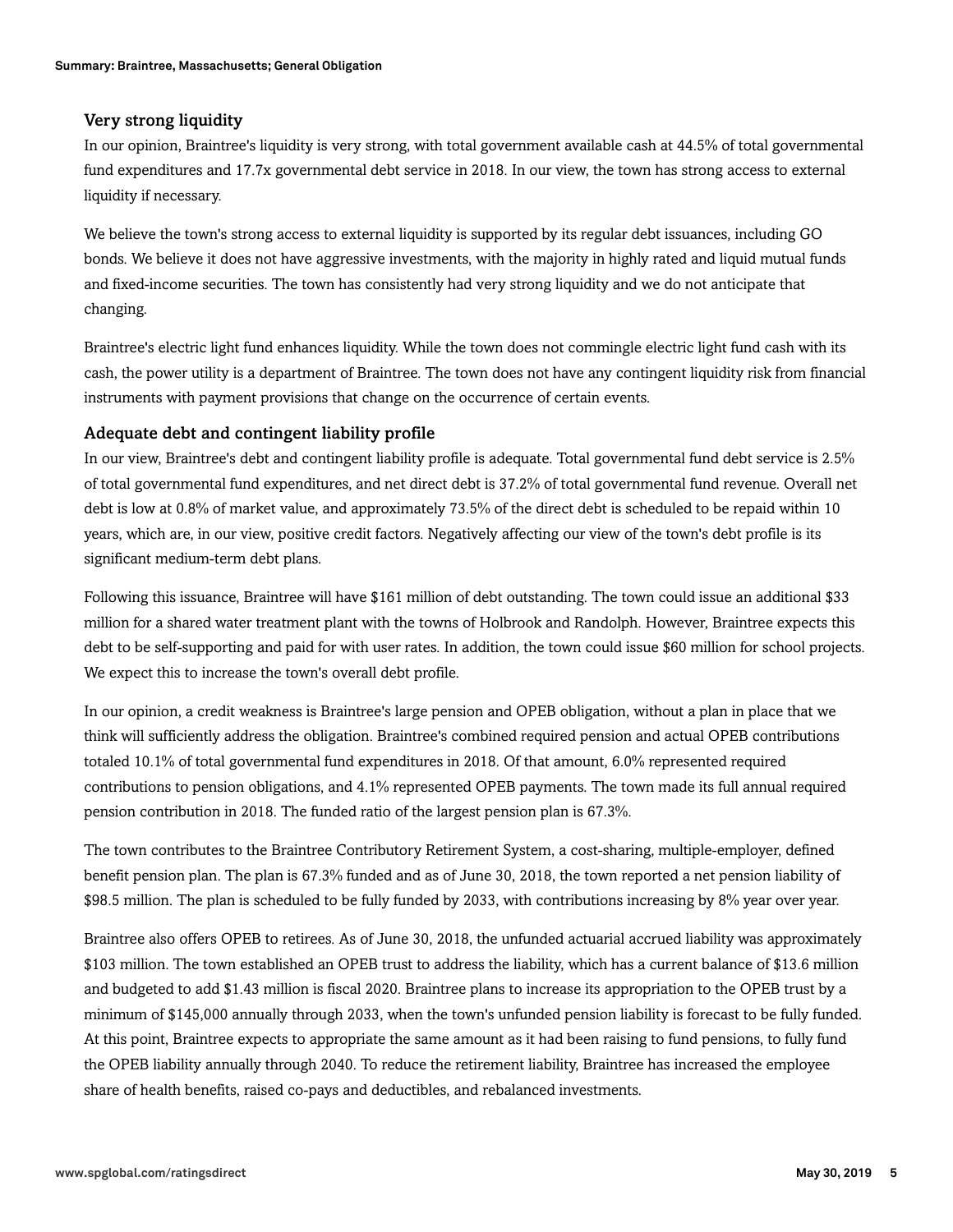#### Strong institutional framework

<span id="page-5-0"></span>The institutional framework score for Massachusetts municipalities is strong.

### **Outlook**

The stable outlook reflects S&P Global Ratings' opinion of Braintree's growing tax base, very strong reserve levels, and consistent financial profile. The outlook is further supported by the town's detailed financial forecasts and regular budgetary oversight, as well as its very strong liquidity. For these reasons, we don't expect to change the rating within our two-year outlook horizon.

#### Upside scenario

We could consider a higher rating if Braintree continued to improve reserves, reduced exposure to retirement liabilities and associated costs, and strengthened its financial policies.

#### Downside scenario

We could lower the rating should the town's budgetary performance or flexibility materially deteriorate to levels no longer commensurate with the current rating due to significant additional debt service costs, or increased pension or OPEB expenses.

### <span id="page-5-1"></span>Related Research

- S&P Public Finance Local GO Criteria: How We Adjust Data For Analytic Consistency, Sept. 12, 2013
- Incorporating GASB 67 And 68: Evaluating Pension/OPEB Obligations Under Standard & Poor's U.S. Local Government GO Criteria, Sept. 2, 2015
- Local Government Pension And Other Postemployment Benefits Analysis: A Closer Look, Nov.8, 2017
- 2018 Update Of Institutional Framework For U.S. Local Governments

Certain terms used in this report, particularly certain adjectives used to express our view on rating relevant factors, have specific meanings ascribed to them in our criteria, and should therefore be read in conjunction with such criteria. Please see Ratings Criteria at www.standardandpoors.com for further information. Complete ratings information is available to subscribers of RatingsDirect at www.capitaliq.com. All ratings affected by this rating action can be found on S&P Global Ratings' public website at www.standardandpoors.com. Use the Ratings search box located in the left column.